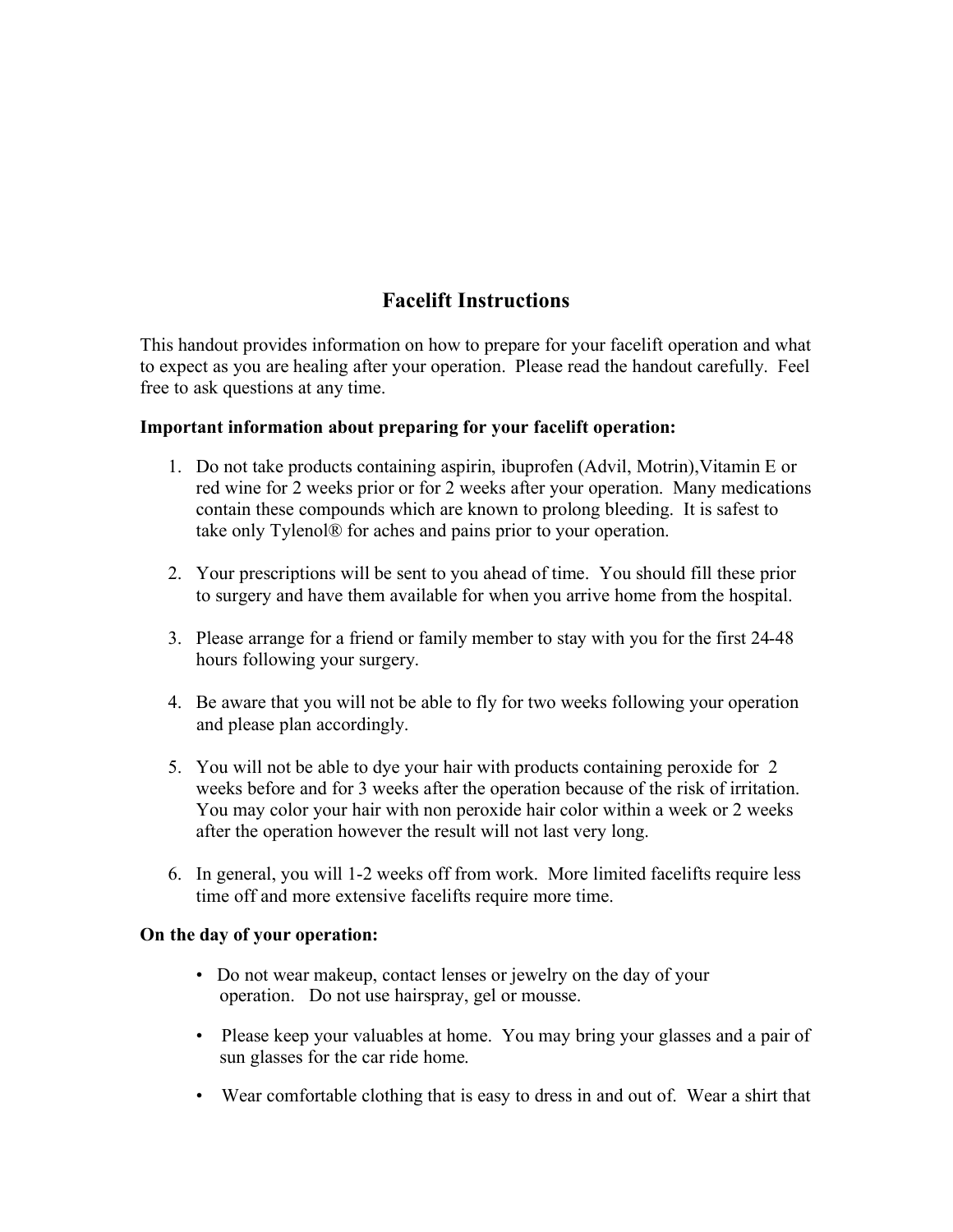buttons down the front.

#### **After your operation:**

- 1. After your operation, you will wake up with a bandage on your head. There may be drainage tubes inserted at the back of the head bandage.
- 2. The bandage on your head and the drainage tubes will be removed the morning after your operation if you stay in the hospital or within 48 hours if you have surgery in our office operating room and go home. A lighter bandage will then be placed.
- 3. Sleep with your head elevated on several pillows arranged in a wedge.
- 4. For the first 48 hours, rest quietly with minimal talking or laughing. You may get up to use the bathroom or to take a light walk around the house. Exercise caution in your home and be careful with tasks such as climbing stairs when you are taking pain medications.
- 5. Turn your head and neck stiffly and as a unit for the first two weeks after your operation, avoid flexing and extending your neck as well.
- 6. The most common complaint after the operation is nausea, although this generally passes within 24-48 hours. It is important that you drink liquids frequently after your operation. Do not take your pain medication on an empty stomach as you may experience nausea and/or vomiting.
- 7. Use the pain medication as prescribed when you are feeling uncomfortable.
- 8. On the first day after your operation, you may gently wash your face by patting it with a face cloth. You can also carefully brush your teeth.
- 9. You may shower and wash your hair 4 days after the operation.
- 10. Do not chew hard or tough foods for the first week after the operation.
- 11. It will be at least 2 weeks before you can begin light exercise such as: walking or using a stationary bike.
- 12. You will be able to wear makeup 2 weeks after your operation.
- 13. Heavy exercise and heavy lifting are not permitted for 6 weeks. Light exercise is permitted after 2-3 weeks.
- 14. Avoid the sun for 6 weeks after your operation. You must use sunscreen with an SPF of 30 for one year after the surgery. Apply the sunscreen to your face and